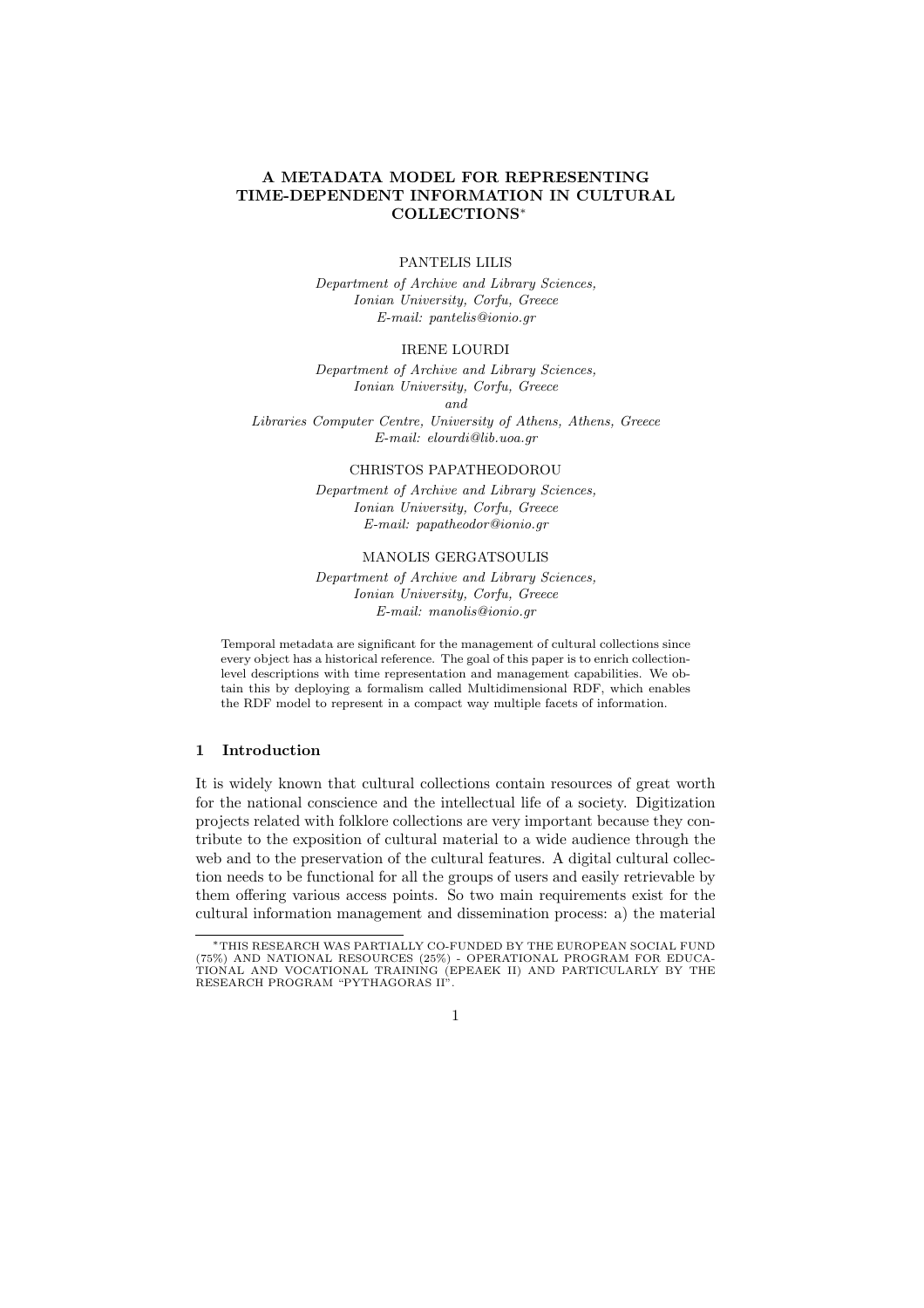should preserve its unique characteristics and b) the semantic context of the collection and of its objects should be expressed clearly. Although much attention has been given to the cultural objects description, metadata models that describe compound cultural collections as entities are strongly needed  $<sup>1</sup>$ .</sup>

A significant parameter for the development of descriptive and administrative collection-level metadata models is the concept of time. Each cultural object refers to a historical period and the procedures of material study and documentation are based on that historical reference. It is quite useful to keep track of the changes of a "habit" or a "tale" through the time and how these changes affected the life of specific group of people. Moreover time representation and manipulation is important not only for the study of the semantic context of the cultural objects but also for the collection management. The content of cultural collections evolves and changes constantly during the time, so it is strongly needed to keep information concerning the time that changes occur. However, only a few papers attempted to address the problem of time representation in cultural collections <sup>2</sup>,3,<sup>4</sup> .

In this paper we deal with the issue of representing and manipulating time-dependent information in collection-level cultural metadata. The main contribution of our work is that we present an extension of the RDF model called Multidimensional RDF (MRDF). The proposed extension is used in this paper to enrich a metadata application profile, developed for the collectionlevel description of cultural materials, with the ability of time representation and manipulation. Our approach is motivated by the large collection of the Folklore Department of the University of Athens, Greece, which is consisted of varied types of material such as text written on different kinds of materials, still images, photographs, 3D objects, sound recordings, maps or even digital material.

The rest of the paper is organized as follows: In Section 2, we present our metadata model and discuss the cases in which the time deployment is necessary for the cultural collections management. In Section 3 we present the Multidimensional RDF formalism. In Section 4, we demonstrate how time can be incorporated into our metadata model using the MRDF formalism. In Section 5 we show how we can obtain temporal snapshots of the MRDF graph which hold under specific time points. Finally, in Section 6, we discuss the results of the paper and give hints for future work.

# 2 Collection-level metadata and the concept of time

Collection-level descriptions are of crucial importance as they help users to decide whether the collection is of their interest and to navigate and retrieve efficiently its heterogeneous cultural content. Therefore a data model for collection description should address the interests of a wide audience and must cover all the categories of users (researchers, students, teachers, pupils, adults, teenagers etc.). The main requirements for the design of a metadata model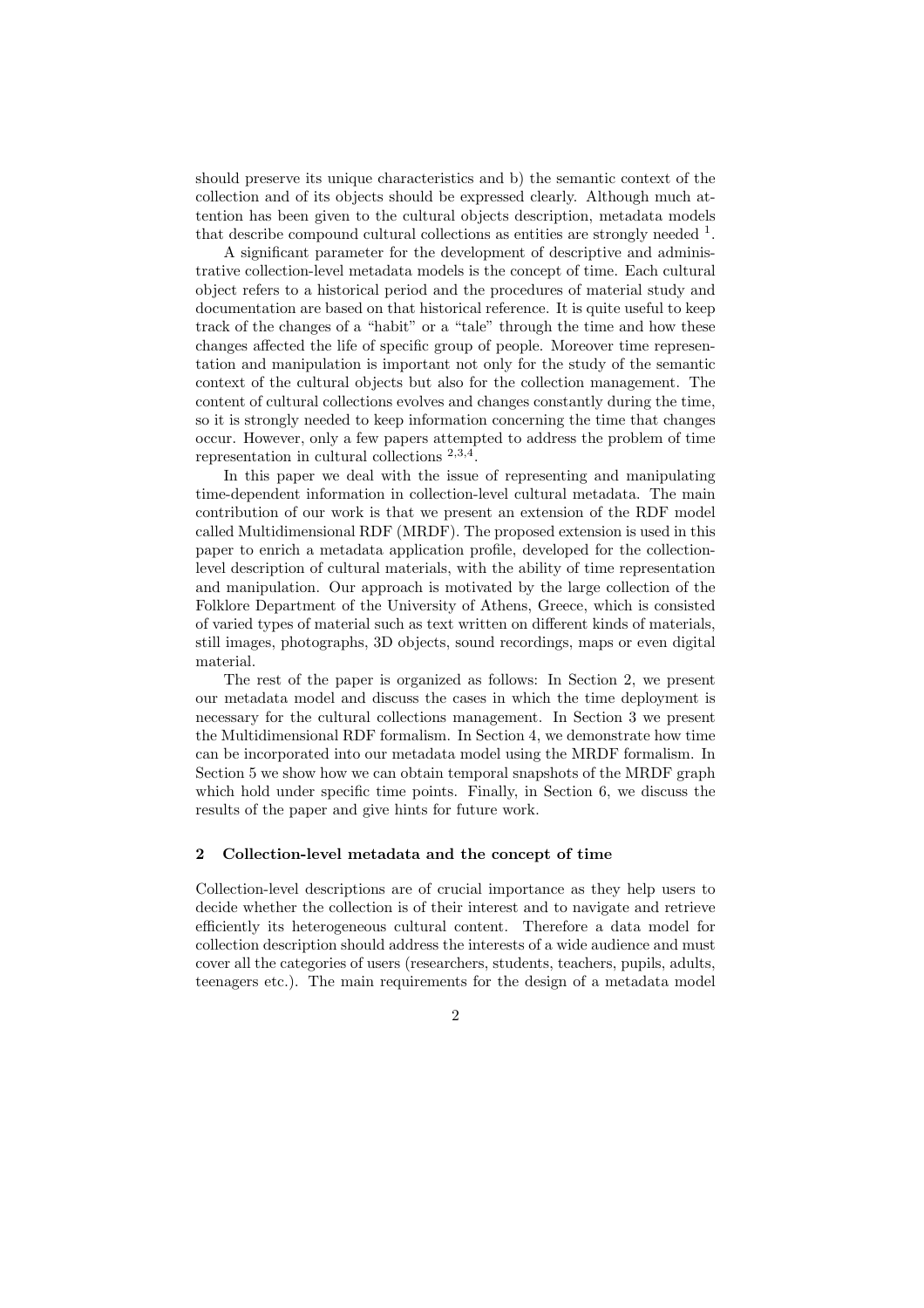for cultural collections are <sup>5</sup>: (a) it should express both the subject coverage of the resources and all the details of their creation, (b) it should represent the structure of the collection and how it has been organized into subcollections, providing information about every structural level, (c) the model must also express the semantics of the material and to reveal its evolution through time. It is essential to show how objects, morals and beliefs have been changed and how they are reflected to our present life. Finally the proposed data model needs to be interoperable with other models.

### 2.1 An application profile for folklore collections

Concerning the collection-level descriptions the most known metadata standards are the Dublin Core Collection Description Application Profile (DC CD AP)<sup>6</sup> that has been developed recently, the Research Support Libraries Programme collection description schema (RSLP) <sup>7</sup> and the International Standard for Archival Description (ISAD(G))<sup>8</sup>. Moreover a variety of collection level application profiles has been generated such as the Alexandria Digital Library (ADL) metadata schema<sup>9</sup>, Renardus collection level description  $10$ , Riding and Agora experience <sup>11</sup> and many other that have been implemented to serve specific user needs and project requirements  $^{12}$ .

We argue that the above metadata schemas cannot fully satisfy the requirements, that we mentioned before, for describing a compound collection like in our case. For example, none of them provides elements to encode any information about the purpose of the collection or the meta-metadata description of the items. The term meta-metadata refers to the metadata standards that are used to describe the varied digital objects of the collection. Specifically, DC CD AP does not support the encoding of information for the legal status of the collection but supports information about the audience in contrast with ISAD(G). On the other hand RSLP does not support the encoding of information neither about the audience nor about the legal status.

Having the above limitations in mind we propose  $^{13}$  an application profile which considers as a core metadata schema the DC CD AP enriched with elements from the ISAD(G), RSLP, Alexandria Digital Library metadata model (ADL) and Learning Object Metadata (LOM)  $14$ . The elements of the proposed schema and their origin are given in Figure 1. In particular we have added the refined term table of contents of the Dublin Core schema which in combination with the element abstract of DC CD AP can be used to describe thoroughly the contents of the collection or subcollections. Also we have added from the Dublin Core schema the element relation with all its corresponding refined terms in order to describe other types of relations that might exist such as: whether the collection has another format or is referenced by another source. Moreover the element *date* with all the refined terms has been added from the basic Dublin Core schema to enrich the collection description with time-dependent information.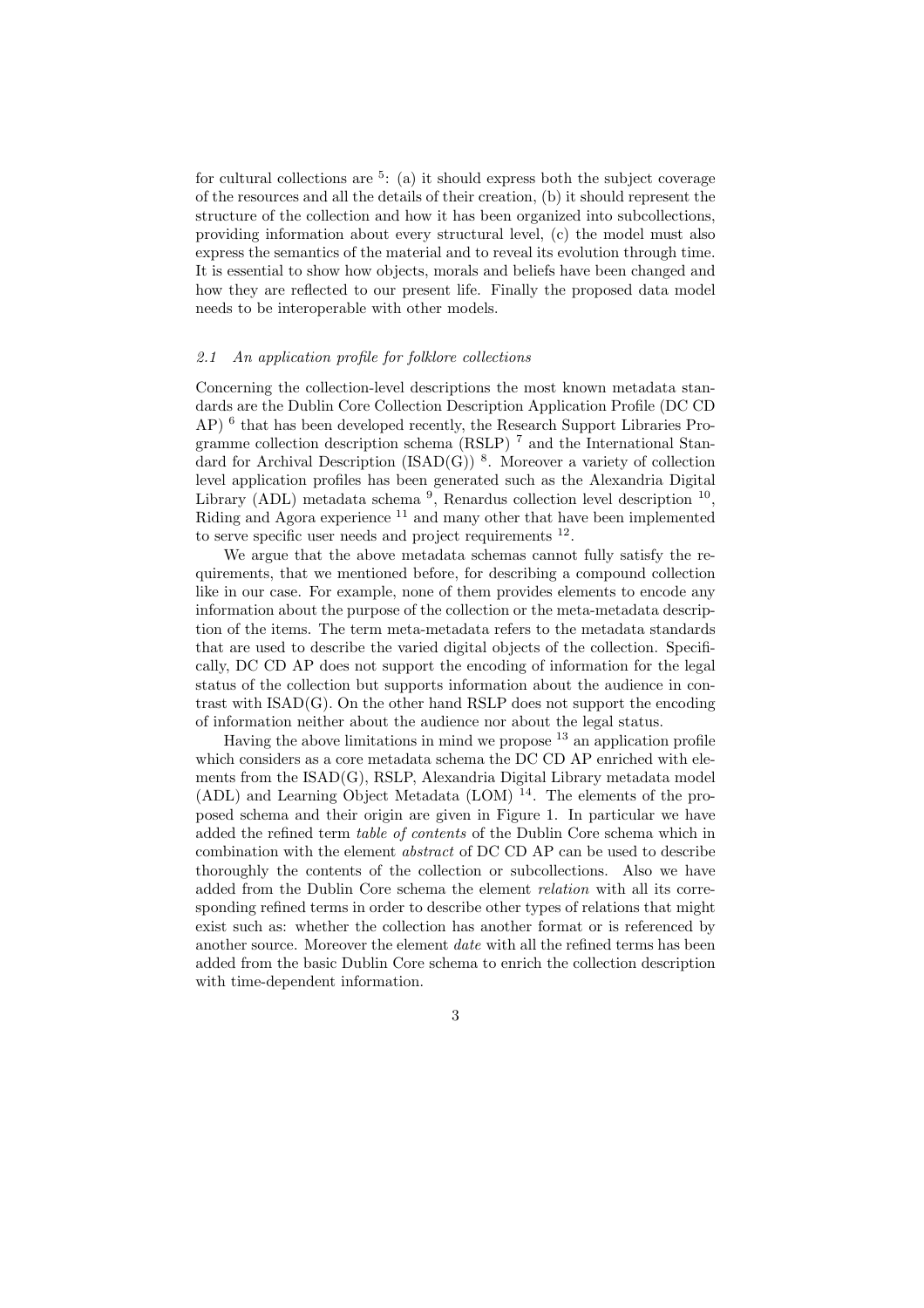| Descriptive metadata            |                                             |
|---------------------------------|---------------------------------------------|
| Title (dc cd ap)                | Alternative title (dc cd ap)                |
| Identifier (dc cd ap)           | Temporal coverage (dc cd ap)                |
| Spatial coverage (dc cd ap)     | Subject (dc cd ap)                          |
| Abstract (dc cd ap)             | Accumulation date range (dc cd ap)          |
| Source (dc)                     | Audience (dc cd ap)                         |
| Collector of objects (dc cd ap) | Note $(rslp/$ isad $(G))$                   |
| Accrual Status (dc cd ap)       | Language (dc cd ap)                         |
| Scope/ purpose (adl)            | Table of contents (dc terms)                |
| Custodial History (dc cd ap)    |                                             |
| Administrative metadata         |                                             |
| Medium (dc terms)               | Contributor (dc)                            |
| Type $(dc \, cd \, ap)$         | Date: issued, available, created (dc terms) |
| Rights $(dc)$                   | Legal Status (isad $(G)$ )                  |
| Owner (dc cd ap)                | Location (rslp)                             |
| Size (dc cd ap)                 | Access rights (dc cd ap)                    |
| Metadata schema (adl)           | Metadata mapping (adl)                      |
| Structural metadata             |                                             |
| Super-Collection (dc cd ap)     | Associated collection (dc cd ap)            |
| Relation (dc terms)             | Sub-Collection (dc cd ap)                   |
| Structure (lom)                 |                                             |

Figure 1. The proposed application profile.

Furthermore the element rights from the basic Dublin Core schema as well as the element *legal status* of the collection from  $ISAD(G)$  have been added since there is need to keep information for the protection of the content of the collection. The ADL element scope/purpose is considered important to specify for which purpose the collection has been created or how it will be used. Moreover, two elements have been added to our application profile namely the element structure borrowed from LOM to denote the structure of the collection (hierarchical, linear or networked) and the element location taken from RSLP which is used to provide location information for both the physical and digital collection.

Also we have added two other important elements used to encode metadata information (metadata schema & mapping) taken from the schema of Alexandria Digital Library collection. These elements describe the metadata schemas that are used for item-level description of the collection resources and the mappings between them. This kind of information is valuable for the description of collections consisted of other subcollections of heterogeneous resources since it can specify exactly which metadata standard has been used for the documentation of each subcollection.

Our model is implemented using the RDF/XML model <sup>15</sup> due to its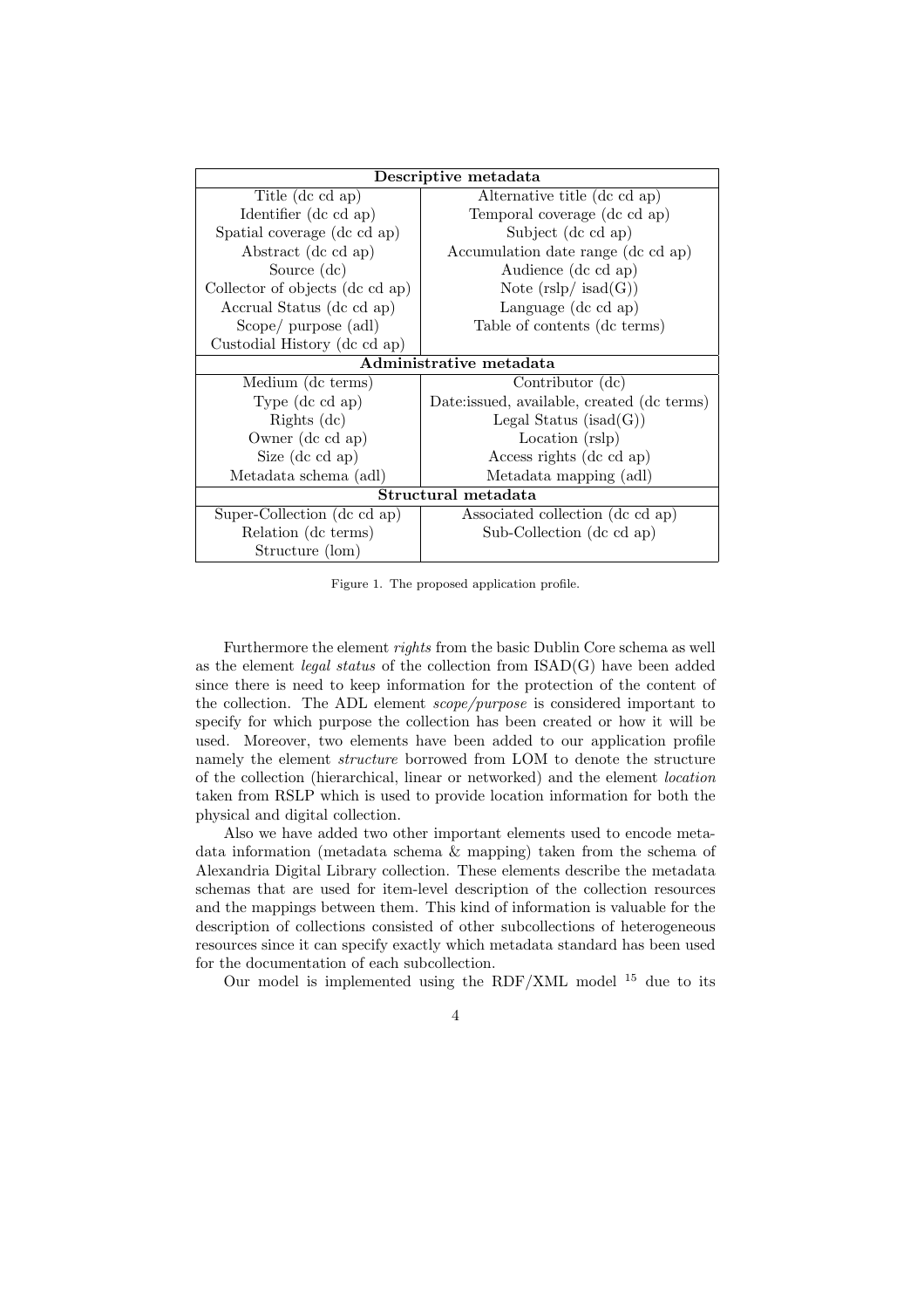suitability to express rich semantics and to enhance interoperability between metadata models. As an example, a fragment of the proposed metadata model is given in Figure 2. The model provides information about the collection as



Figure 2. An RDF graph for collection level description.

a whole, such as the title, collector, location, time period that the material was accumulated, and the metadata schemata of each subcollection. The particular collection consists of four subcollections each one comprising different types of material (text, objects, photographs and music records) and therefore described by different metadata schemata, DC, MARC, and NISO(MIX) <sup>16</sup>.

#### 2.2 The need of time representation

Time representation and tracking are essential for cultural heritage collections mainly for two reasons: Firstly they provide the ability to depict the cultural heritage evolution. Cultural heritage content evolves dynamically and it is significant to study the way of living of specific groups of people through time. Secondly they provide significant information for the reasonable management of the cultural collections per se. In general, time encapsulation in cultural heritage collections concerns the evolution representation of both the content and the collection.

Content: The cultural material is "alive" because it may alter over time. For example the morals and habits of a specific historical period are preserved up to now but with variations. Although the most metadata standards offer some elements to encode temporal information related to the collections coverage like: *coverage\_time* (lom), *temporal coverage* (rslp, dccdap, adl) etc., these metadata elements do not provide any information when the content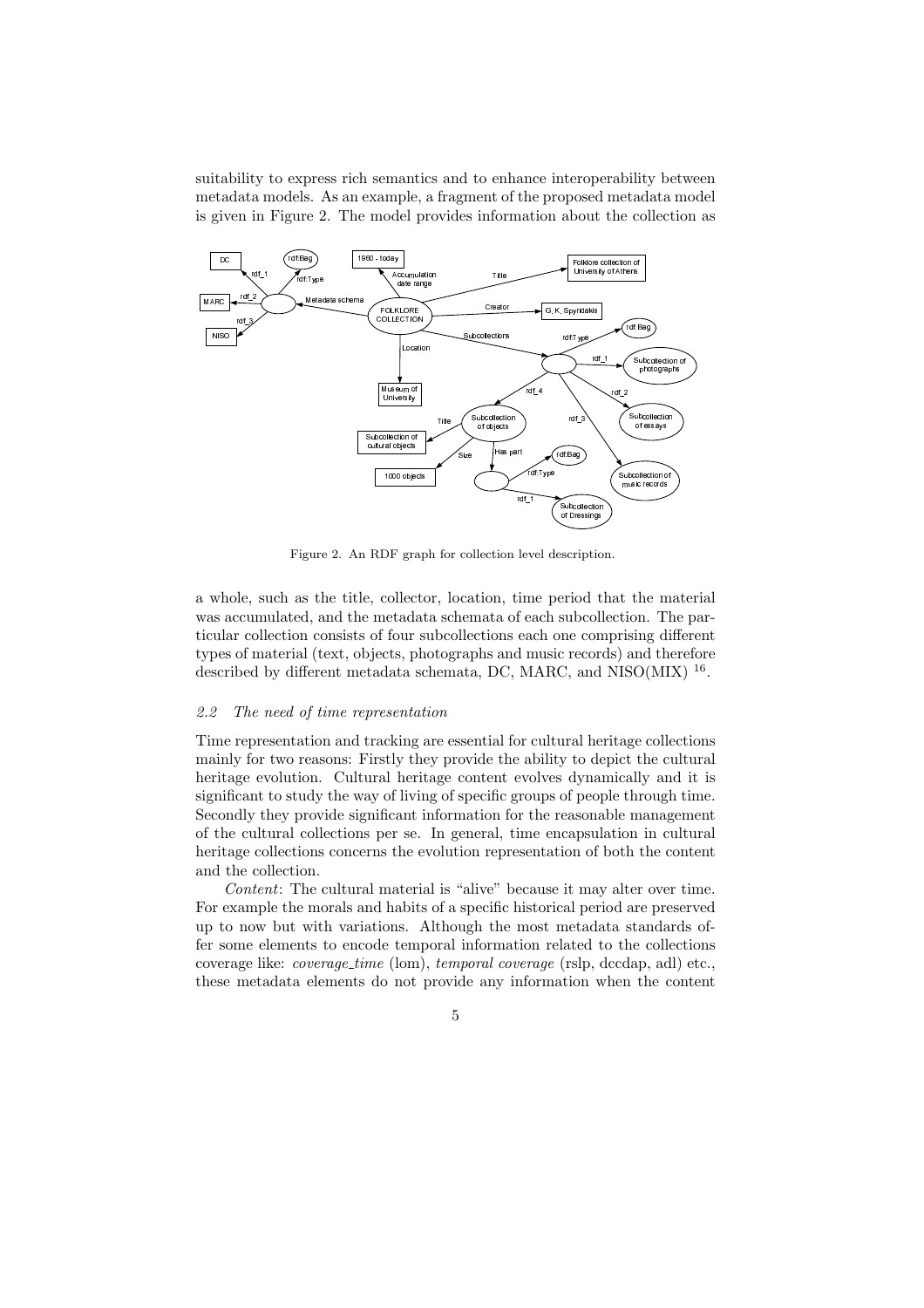of the collection has changed; furthermore they cannot be used for reasoning purposes. For example in case that we have divided collections by type of object, like a "subcollection of Spoons", there is no possibility to state that some spoons of the subcollection had being made from "wood" and that after a specific period of time other spoons that belong to the same subcollection were being made from "copper". This change that occurred in the diary life of some people cannot be reflected in the description of the subcollection. An interesting problem that arises to this point is the difficulty to set concrete "time limits" in cultural material. For example, we may have a time interval of the form: 1750 to 19th century. Therefore we need flexible models able to deal with multiple time granularities.

Context: It is important to track the changes and actions that happen during the lifetime of a collection for administrative and preservation reasons. The source metadata standards of our application profile provide some fields that only describe when a collection was created or accumulated, such as accumulation date range (rslp, dccdap), date (adl), date when archives are accumulated (isad), date when docs are created (isad( $G$ )) and lifecycle.contribute.date  $(lom)$ . Finally some of the standards use time in terms of collection administration: accrual status (rslp, dccdap), date of the collection that last updated (adl), update frequency (adl). The main goal is to show how specific events affect the status or the characteristics of a collection. For example the movement of a collection from a place to another in a particular time point affects its preservation conditions and this change should be depicted in the collection metadata.

Concluding, the concept of time could be decomposed to two orthogonal dimensions; the first dimension correspond to the historical reference of the material, while the second to the metadata management.

# 3 Multidimensional RDF

In the following sections we present an extension of our metadata model, which is suitable for representing time-dependent information. The proposed extension is based on Multidimensional RDF (or MRDF in short)  $17$ , which enhances RDF with the capability of representing context dependent information (i.e. information that presents different facets under different contexts). MRDF employs a set of parameters, called dimensions, which are used to determine specific environments, called worlds, under which specific pieces of information hold.

### 3.1 Dimensions and Worlds

The notion of world is fundamental in MRDF. A world represents an environment under which RDF data obtain an essence. More specifically, a world is determined by assigning values to a set S of parameters called dimensions.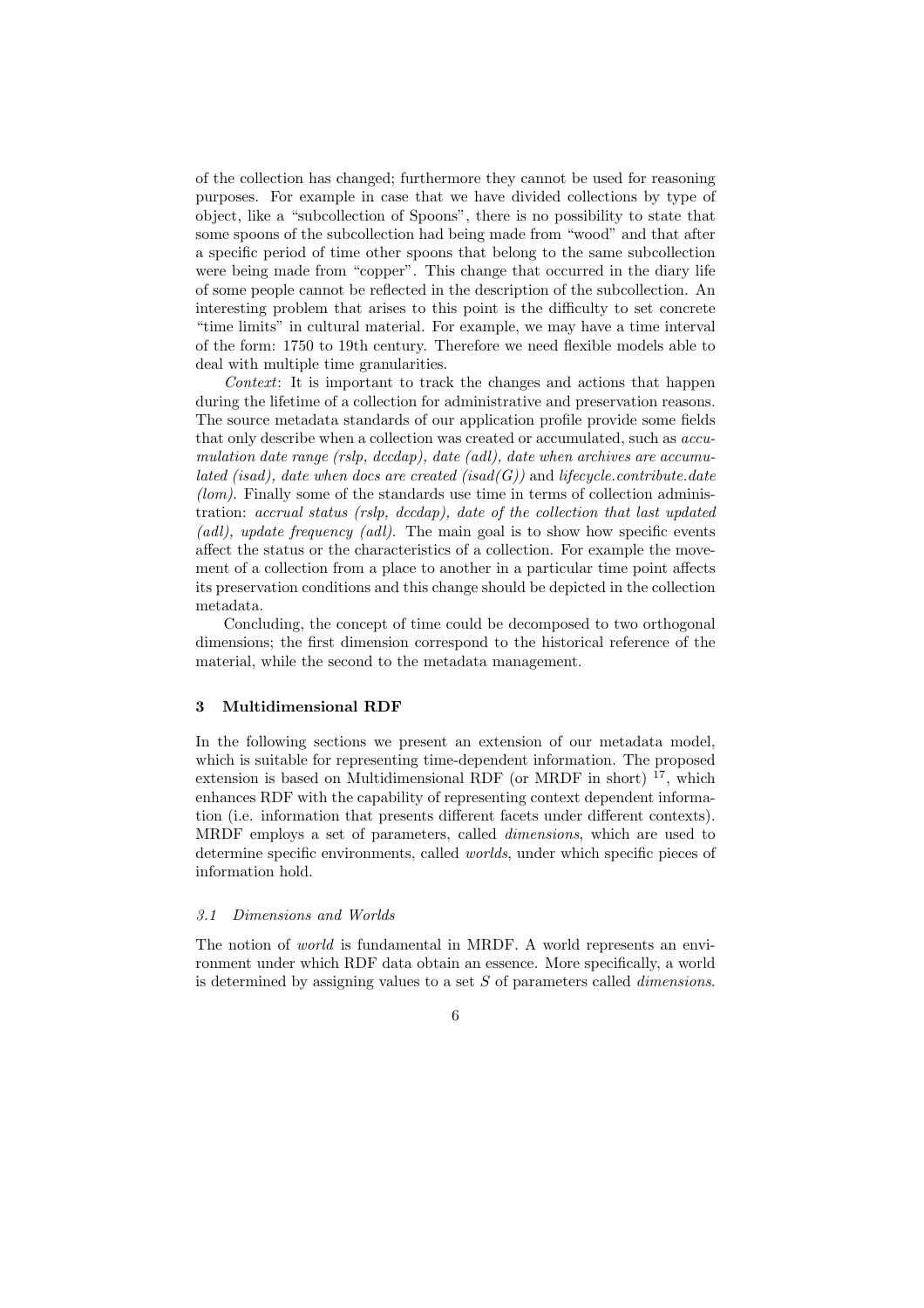For each dimension d in S there exist a respective domain  $D_d$ , where  $D_d \neq \emptyset$ . A world W is considered as a set of pairs  $(d, u)$ , where d is a member of S and u is a member of  $D_d$ , such that for every dimension in S there exists exactly one element in  $W$ . In Multidimensional RDF, sets of worlds are specified by syntactic constructs called context specifiers. Consider for example the following three context specifiers:

- (a)  $[colour\ in\ \{blue, green, red\}]$
- (b)  $[t in \{1950..1980\}]$
- (c)  $[region = Greece, t in \{1990..now\}]$

Context specifier (a) represents the worlds for which the dimension colour gets one of the values blue, green, or red. Context specifier (b) represents the worlds for which the dimension  $t$  gets as value an integer in the interval 1950..1980. Finally, context specifier (c) represents the set of worlds for which the (geographical) region is Greece and  $t$  gets a value in the chronological interval from 1990 to the present day (symbolized by the reserved word now).

Context specifiers use operators such as  $=$ ,  $!=$ , in, and not in to relate dimension names to expressions specifying sets of values. If the operator is either  $=$  or  $!=$  then the expression consists of a single dimension value. Otherwise, if the operator is either in or not in, the expression is a set of values of the form {value1, ..., valuek}. For linear and discrete domains (as it is the case in the second and third context specifiers above) we will also use the notation  $\{a,b\}$  to denote the set of all values x such that  $a \leq x \leq b$ .

As it is clear from the above examples, context specifiers impose constraints to the set of possible values of each dimension. In this sense, if a context specifier does not contain a constraint for a specific dimension then this dimension can get any value from its domain. As a consequence, the context specifier [ ] represents the set of all possible worlds.

### 3.2 Multidimensional RDF graphs

Resource Description Framework (RDF) <sup>18</sup>,<sup>19</sup> as proposed by W3C is based on the idea of identifying resources using Web identifiers (called Uniform Resource Identifiers, or URIs), and describing them in terms of simple properties (also called predicates) and property values (also called objects). The described resources are called *subjects*. In this way an RDF graph consists of a set of triples (or statement triples) of the form subject-predicate-object, where the subject and the object are nodes of the graph and the predicate is the label of an arc that connects the subject with the object. In RDF a triple is considered to hold under every context.

Multidimensional RDF is an extension of RDF based on the idea that the existence of a specific triple in an RDF graph, as well as the value of the object in a specific triple may depend on the values of a set of dimensions i.e. on a specific world. Contrary to the conventional RDF, in multidimensional RDF we may have multiple resources as objects of the same property under different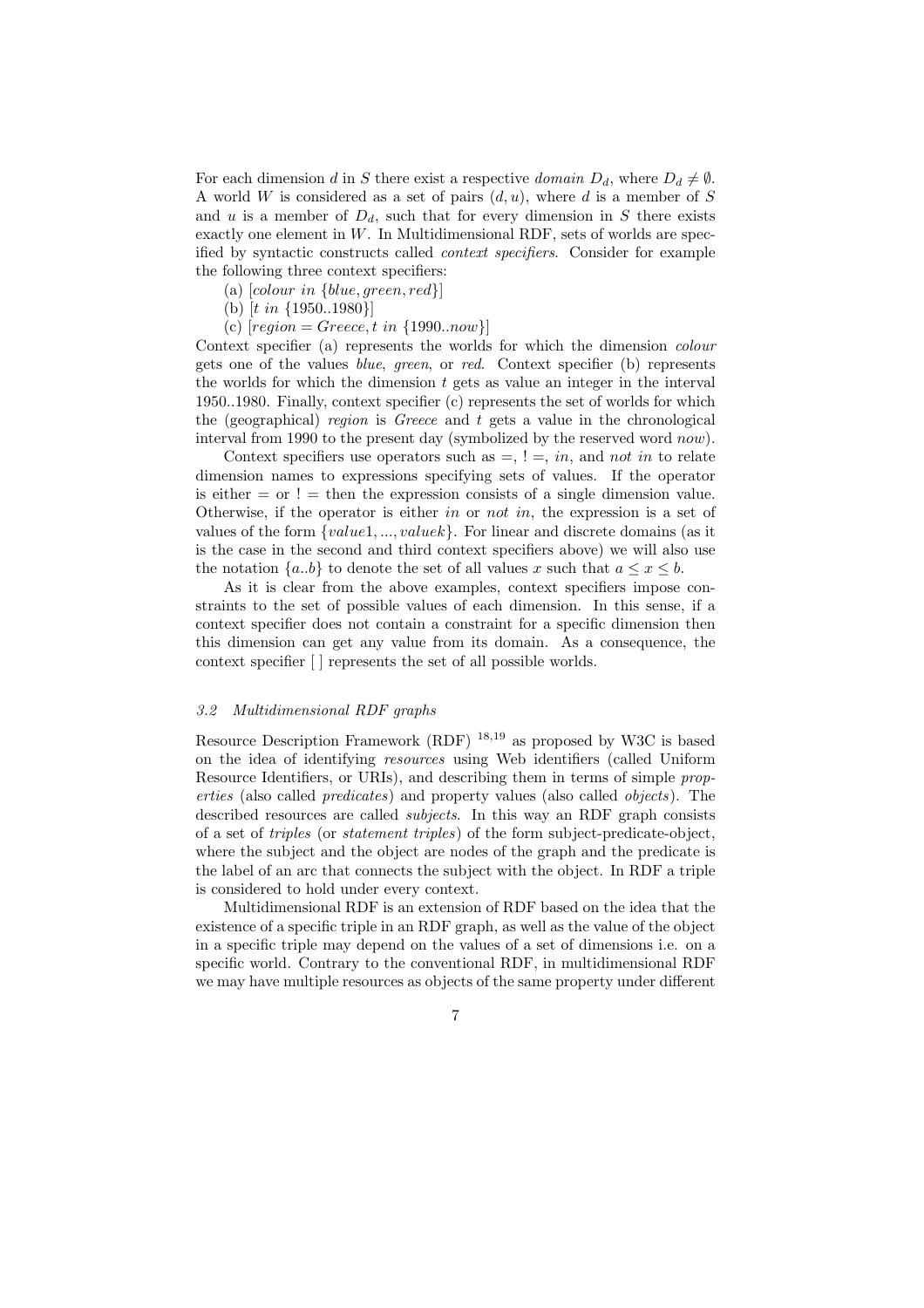worlds. We call these resources *facets* of that object. In Multidimensional RDF, context specifiers are used to determine the circumstances under which RDF triples are considered to be present or not in a graph.

In particular, in MRDF, besides the conventional RDF nodes, there is also a new type of nodes called multidimensional nodes. As a consequence, we also have two types of arcs, namely the statement arcs and the context arcs. Statement arcs are of the form  $(r, p, b)$  where r is a node representing an RDF resource,  $p$  is a property, and  $b$  is either a conventional RDF node (representing a resource or a literal) or a multidimensional node. Context arcs are of the form  $(m, c, o)$ , where m is a multidimensional node, c is a context specifier and o is a conventional RDF node (representing a resource or a literal). Every context arc departing from a specific multidimensional node, points to an alternative property value (i.e. object), which holds under the worlds described by the corresponding context specifier. A statement arc leading to a multidimensional node  $m$  along with all context arcs departing from m, constitute a multidimensional statement (or MRDF statement). Figure  $3$ presents the structure of a multidimensional statement. Notice that in an



Figure 3. An MRDF statement.

MRDF-graph thin lines represent statement triples while thick lines represent context triples.

A restriction imposed on MRDF graphs is that for every multidimensional node  $m$  in the graph there should be at least one context triple departing from m. An MRDF graph  $G$  is said to be *deterministic*, if for every multidimensional node  $m$  in  $G$ , the context specifiers of all context triples departing from m are mutually exclusive each other (i.e. they represent disjoint sets of worlds). In this paper we consider only deterministic MRDF-graphs. Finally, an extension of the triples syntax as well as of the XML/RDF syntax has been proposed in <sup>17</sup> for recording MRDF graphs. A detailed description of the semantics of MRDF is presented in  $17$ .

# 4 Incorporating time in the metadata model using MRDF

In order for our metadata model to become suitable for representing timedependent information, we use the MRDF formalism with two orthogonal (i.e. independent of each other) time dimensions. The first time dimension, refers to the management of the collection (see the notion of context in Subsection 2.2 for details) and is denoted by the letter  $t$ . The second time dimension refers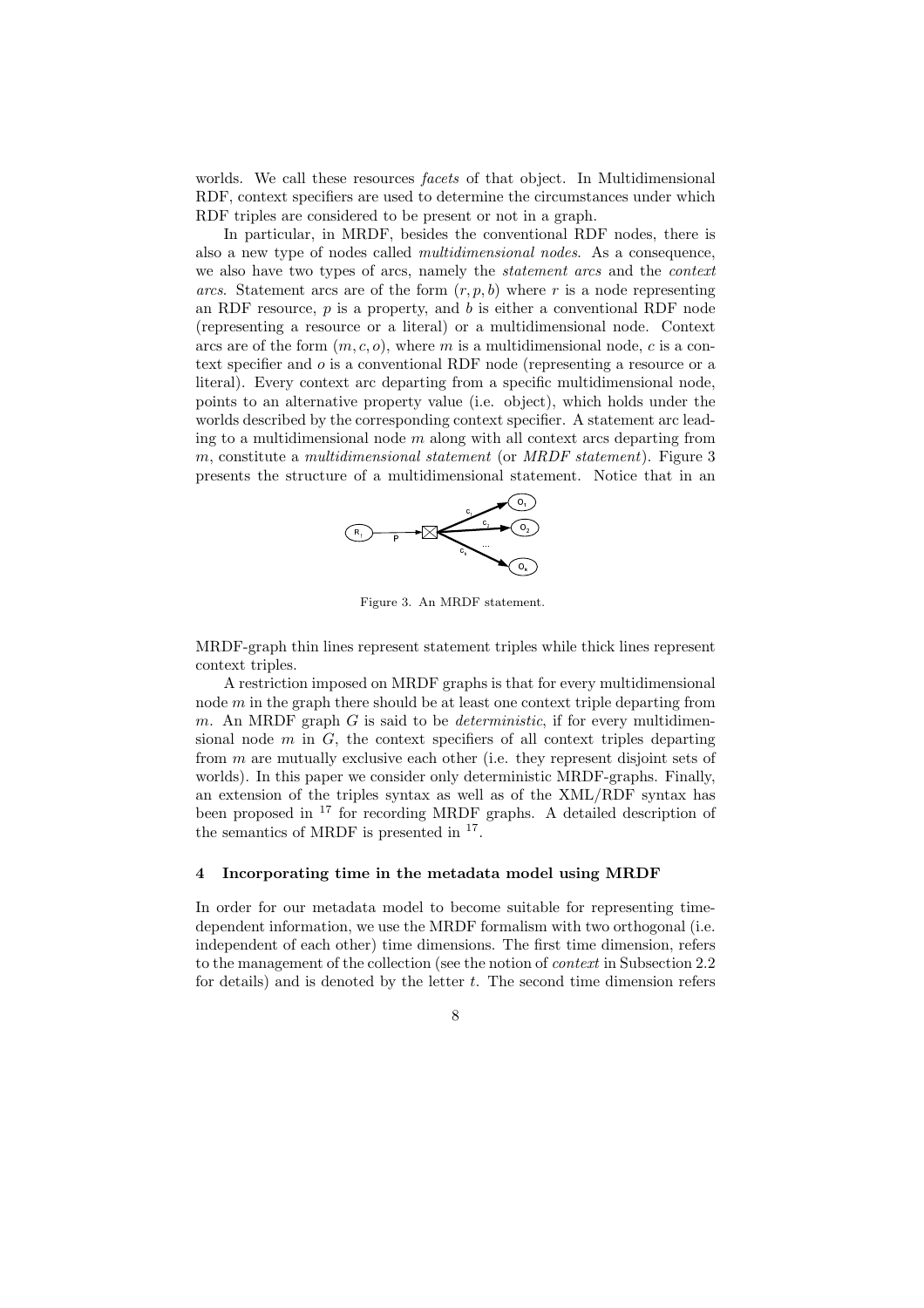to the content of the collection (see also Subsection 2.2) and is denoted by  $v$ . For simplicity reasons the domain of both dimensions is the set of integer values representing years. However, more refined domains can be employed representing different time granularities (such as days, time, seconds etc).

It should be noted that time dimensions can be applied to all elements of the proposed application profile. However, due to the unique characteristics of folklore collections the encapsulation of time dimensions make more sense to be employed in specific elements of the application profile, such as Metadata schema, Medium, Legal Status, Owner, Location, Size, Access rights, Sub-Collection, Table of contents.

An example of how to use the proposed time dimensions to encode temporal information in our metadata model is shown in Figure 4. Observe that the



Figure 4. A Multidimensional RDF graph for the cultural collection metadata.

element (property) Location has two possible objects. The first one has the value "Museum of University" and is valid for the time interval {start..1998} while the second object value is "Library of Folklore Department" and is valid for the time interval {1999..now}. This representation provides information that the collection was kept in the Museum of University from  $start^a$  till 1998 and then, in 1999, it moved to the Library of Folklore Department where it is

<sup>&</sup>lt;sup>a</sup>The reserved word *start* is used here to represent the time at which the collection was first created.

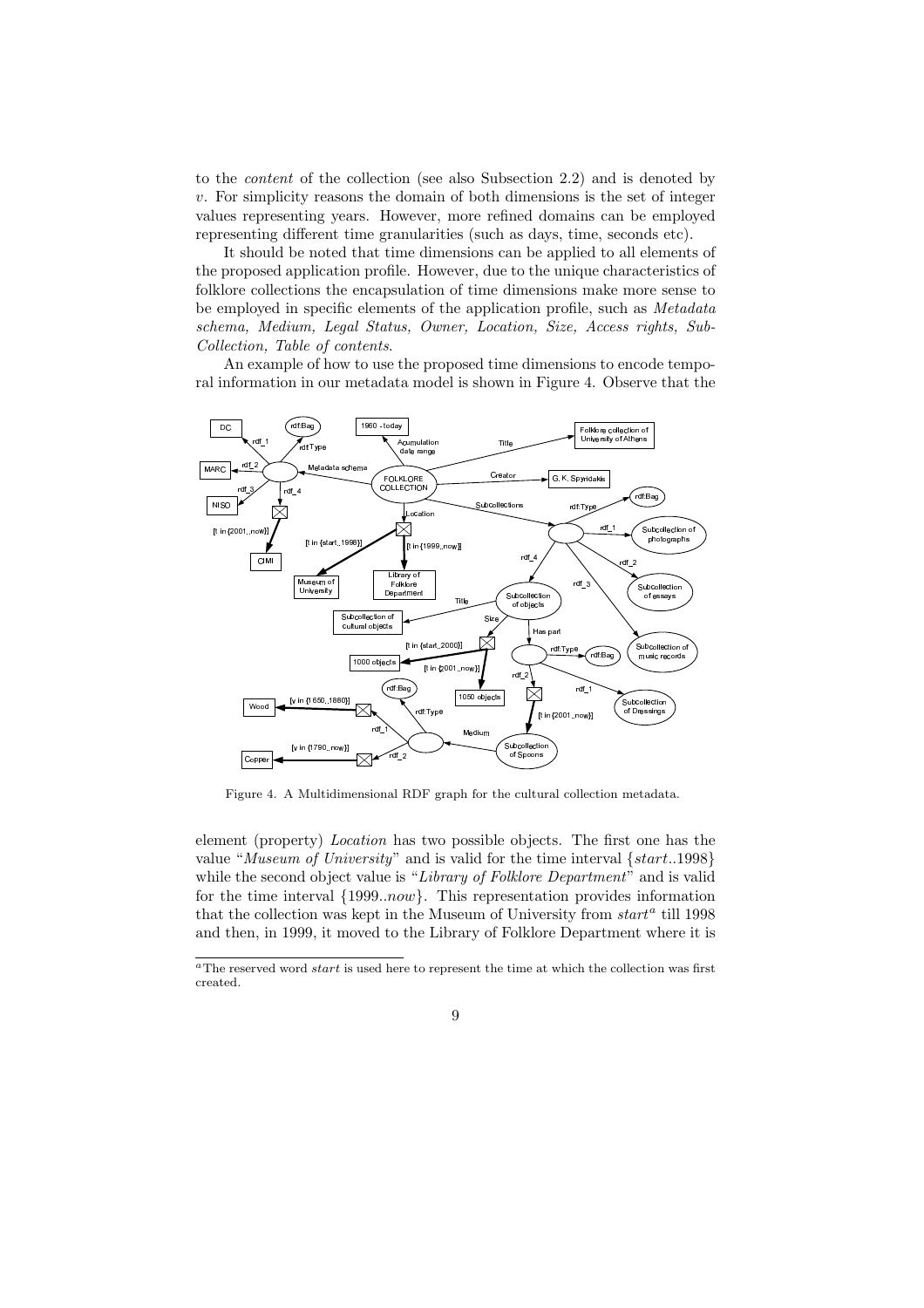kept since then. There are three more cases in which the dimension  $t$  is used in Figure 4. The first case concerns the property Metadata schema where the CIMI schema was added in the bag container, denoting the schemas that are used for the collection description, in 2001. The second case refers to a new subcollection, named Subcollection of Spoons, which is present in the collection only during the time period {2001..now}. The third case refers to the element size. The value of this element is 1000 during the interval  $\{start..2000\}$  and 1050 from 2001 till now. Notice that this encodes the fact that in 2001 the new subcollection named Subcollection of Spoons (which obviously consists of 50 objects) has been added to our collection.

It is also interesting to observe in Figure 4 the use of the time dimension v in the object of the property Medium of the Subcollection of Spoons. Now the time dimension relates to the content of the collection. The medium from which the objects of the Subcollection of Spoons were made was Wood during the period from 1650 to 1880, while the same objects were made by Copper, during the period 1790 to now.

It is important to mention that the time dimension  $t$  proposed above presents many similarities to the notion of transaction time used in temporal databases  $20$ . On the other hand our dimension v is similar to the notion of valid time of temporal databases. Recall that transaction time refers to the time that a piece of information is added to a database while valid time refers to the time that a piece of information holds.

# 5 Obtaining RDF snapshots from the Multidimensional metadata model

A Multidimensional RDF-graph can be seen as a compact representation of a set of (conventional) RDF-graphs each of them holding under a specific world. It is thus interesting for our model to design a procedure to obtain conventional RDF graphs that correspond to specific worlds.

Given an MRDF-graph  $G$  and a specific world  $w$  a conventional RDF graph, holding under  $w$ , can be extracted from  $G$  through the following procedure called reduction:

- 1. All context arcs  $(m, c, r)$  for which the world w does not belong to the worlds represented by the context specifier  $c$  are removed.
- 2. For the remaining graph do the following:
	- (a) For every pair of triples of the form  $(r_1, p, m)$  and  $(m, c, r_2)$ , where  $m$  is a multidimensional node, add an arc corresponding to the triple  $(r_1, p, r_2).$
	- (b) Remove all statement arcs of the form  $(r, p, m)$ , where m is a multidimensional node. Remove also all context arcs.
		- 10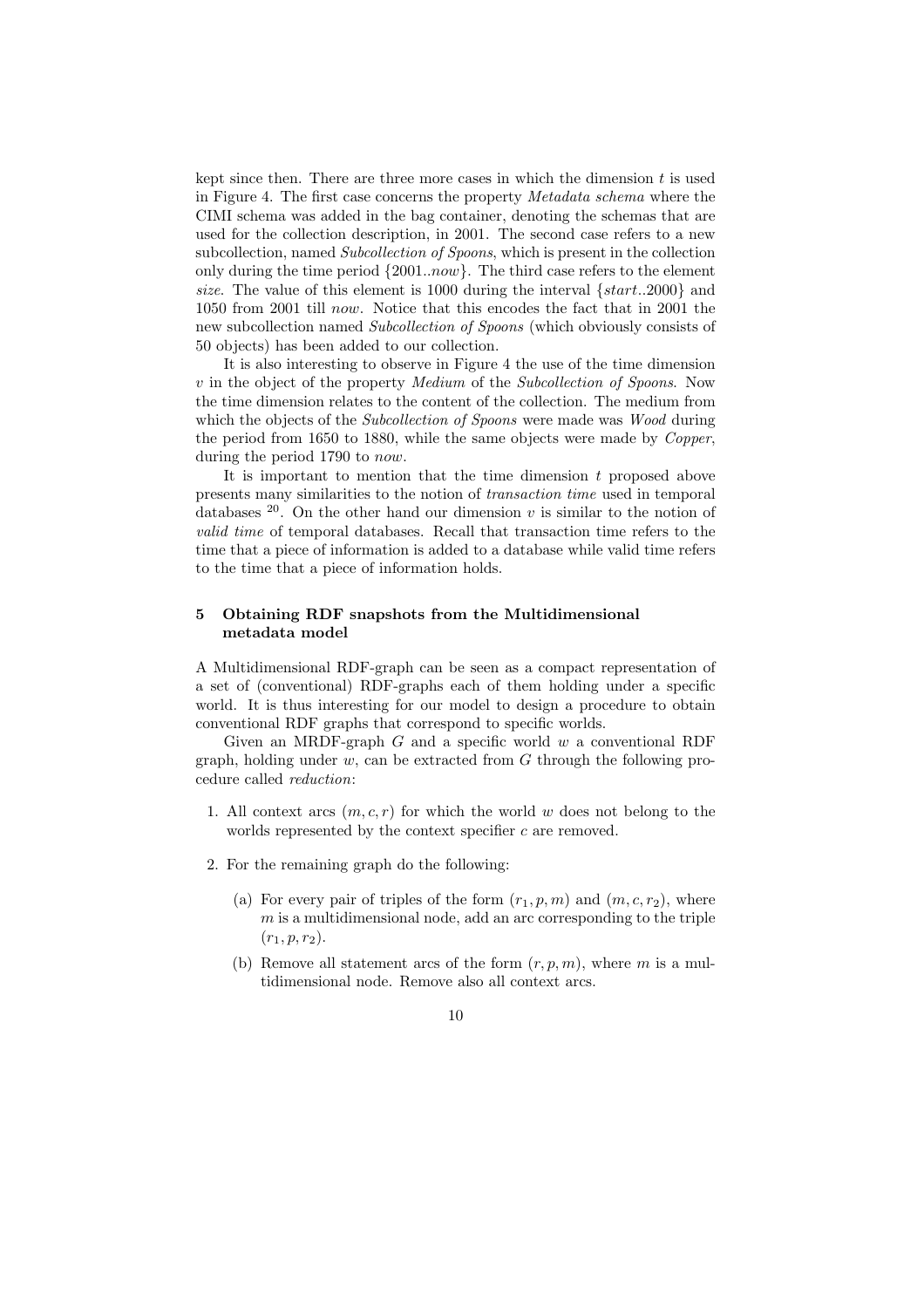- (c) Remove all multidimensional nodes and all nodes for which there is no ingoing or outgoing arc.
- (d) If the MRDF graph is a rooted one (i.e. if some nodes play the role of entry points to the graph), then eliminate all subgraphs which are not accessible from any root node.

As an example of applying the reduction procedure suppose that we want to find the snapshot of the MRDF graph of Figure 4 holding under the world  $w = \{(t, 2002), (v, 1700)\}.$  Concerning the meaning of this operation it is easy to see that we want to find the snapshot of the collection as it was at the year 2002, and including only content information that refers to the year 1700. The snapshot corresponding to the world  $w$  is shown in Figure 5.



Figure 5. A temporal snapshot of the metadata model of Figure 4.

Notice that in the snapshot shown in Figure 5 the value of the element Location is "Library of Folklore Department" as this is the facet of the object of this element holding at  $t = 2002$ . Moreover, the Subcollection of Spoons appears in the graph under the world  $w$ . Notice also that the property  $Median$ of the Subcollection of Spoons has as value the bag with a single material which is Wood as we are interested for the year 1700 and, as it is shown in Figure 4, at this year the Subcollection of Spoons were made by Wood.

Another temporal snapshot corresponding to a world in which the dimension  $t$  has the value 1970 is the conventional RDF graph of Figure 2. In this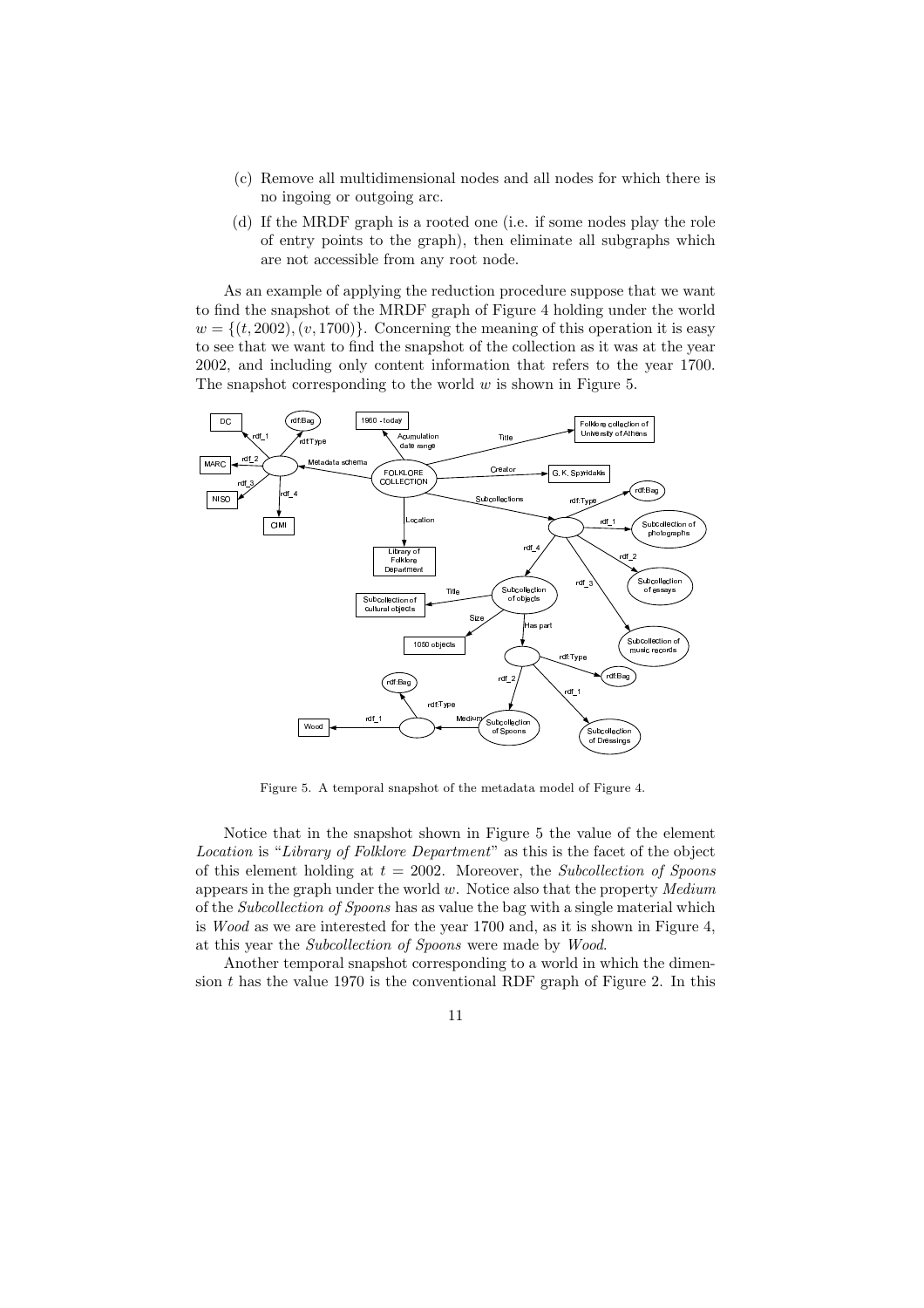case the value of the dimension v does not play any role in this snapshot.

Notice that it is often interesting to specialize an MRDF graph only with respect to specific values of some of the dimensions on which the graph depends on. Consider for example that we want to find the state of the graph as it was in time  $t = 2003$ . In this case it is not given a specific value for the dimension  $v$ . It is easy to see intuitively that the graph obtained from such a reduction is not an RDF graph but it is instead an MRDF graph as both facets of the object of the property Medium, along with the corresponding context information is retained. This kind of reduction is called partial reduction and it is slightly different from the reduction procedure presented above.

## 6 Discussion and Future Work

The current research presents a metadata model rich enough to adequately express a variety of requirements concerning the manipulation of temporal information in cultural collections. The incorporation of time in a metadata model for cultural collections is important as it facilitates the metadata navigation across time. We demonstrated that we need two time dimensions; the first corresponds to the historical reference of the content of the cultural collection while the second to the collection management through the time. For this purpose we adopted the MRDF formalism, which allows multiple time dimensions. Using this formalism, the value of each element of our application profile may be time dependent and in this way it becomes easy to encode the evolution of the collection over time as well as the temporal information of the collection's content. To the best of our knowledge this is the first work on defining an application profile which allows to fully record the history of its elements. On the other hand, the use of MRDF formalism is essential as it is the only extension of MRDF which allows multiple (time) dimensions. Other temporal extensions of RDF, such as the one proposed in <sup>21</sup> allows only a single time dimension.

The work presented in this paper is related to the work concerning the representation of changes in XML documents  $^{22}$  and semistructured data  $^{23}$ . It is also related to the work done in the field of incorporating time in the World Wide Web. An interesting survey on the field can be fount in  $24$ .

Our future work will be directed into:

- 1. Investigating other aspects of the collection management that present context-dependent behavior. For example such aspects might relate to geographic, purpose of usage or language specific information.
- 2. Investigating how to query MRDF-graphs and how to store them efficiently.
- 3. Investigating the problem of the incorporation of time information which is expressed with some degree of fussiness in metadata models for cultural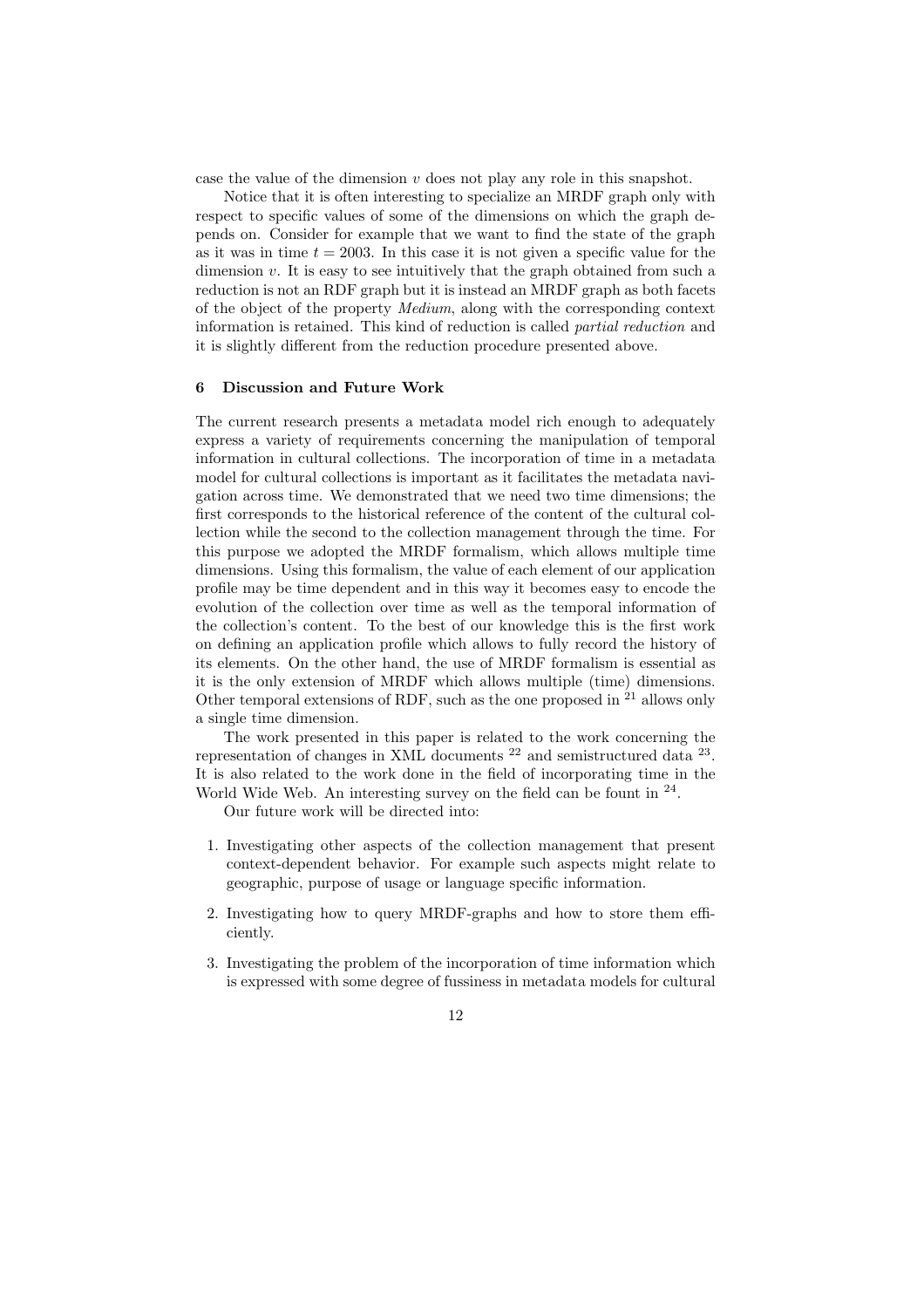collections.

### References

- 1. P. Miller. Collected wisdom: some cross-domain issues of collection level description. D-lib Magazine, 6(9), 2000.
- 2. F. Grandi. XML Representation and Management of Temporal Information for the Web-Based Cultural Heritage Applications. Data Science Journal, 1(1):68–83, 2002.
- 3. G. Haan. Design for global access to cultural heritage. In ESSCS Annual Meeting, Germany, August 2003.
- 4. K. Veltman. Challenges for a semantic web. Cultivate Interactive, (7), July 2002.
- 5. N. Kando and J. Adachi. Cultural heritage on line: Information access across heterogeneous cultural heritage in Japan. In International Symposium on Digital Libraries and Knowledge Communities in Networked Information Society (DLKC'04), page 136, 2004.
- 6. Dublin core collection description application profile (DC CD AP). http://www.ukoln.ac.uk/metadata/dcmi/collection-applicationprofile/2003-08-25/, 2005.
- 7. A. Powell, M. Heaney, and L. Dempsey. RSLP collection description. D-lib Magazine, 6(9), 2000.
- 8. General international standard archival description  $(ISAD(G))$ . http:  $//www.ica.org/bibliocds/isad_g_2e.pdf, 2000.$
- 9. L. Hill, G. Janee, R. Dolin, J. Frew, and M. Larsgaard. Collection metadata solutions for digital library applications. Journal of the American Society for Information Science, 50(13):1169–1181, 1999.
- 10. Renardus collection level description (RCLD). http://renardus.sub.unigoettingen.de /renap/rcld.html.
- 11. E.V. Brack, D. Palmer, and B. Robinson. Collection level description the riding and agora experience. Dlib, 6(9), 2000.
- 12. K. Calhoun, T. Turner, M. Brodsky, G. Kozak, M. Kurth, F. Muratori, D. Ruddy, and S. Young. Mixing and mapping metadata to provide integrated access to digital library collections. In Proceedings of the International Conference on Dublin Core and Metadata Applications, 2001. http://www.nii.ac.jp/dc2001/proceedings/product/paper-23.pdf.
- 13. I. Lourdi and C. Papatheodorou. A metadata application profile for collection-level description of digital folklore resources. In Proceedings of 3rd International Workshop on Presenting and Exploring Heritage on the Web (PEH'04), 15th International Conference and Workshop on Database and Expert Systems Applications DEXA, 2004.
- 14. IEEE LOM. learning object metadata, final draft standard.  $http://grouper.ieee.org/LTSC/wg12/files/LOM_1484_12_12_1.v1_Final_Draft\%$ .pdf, 2002.
	- 13